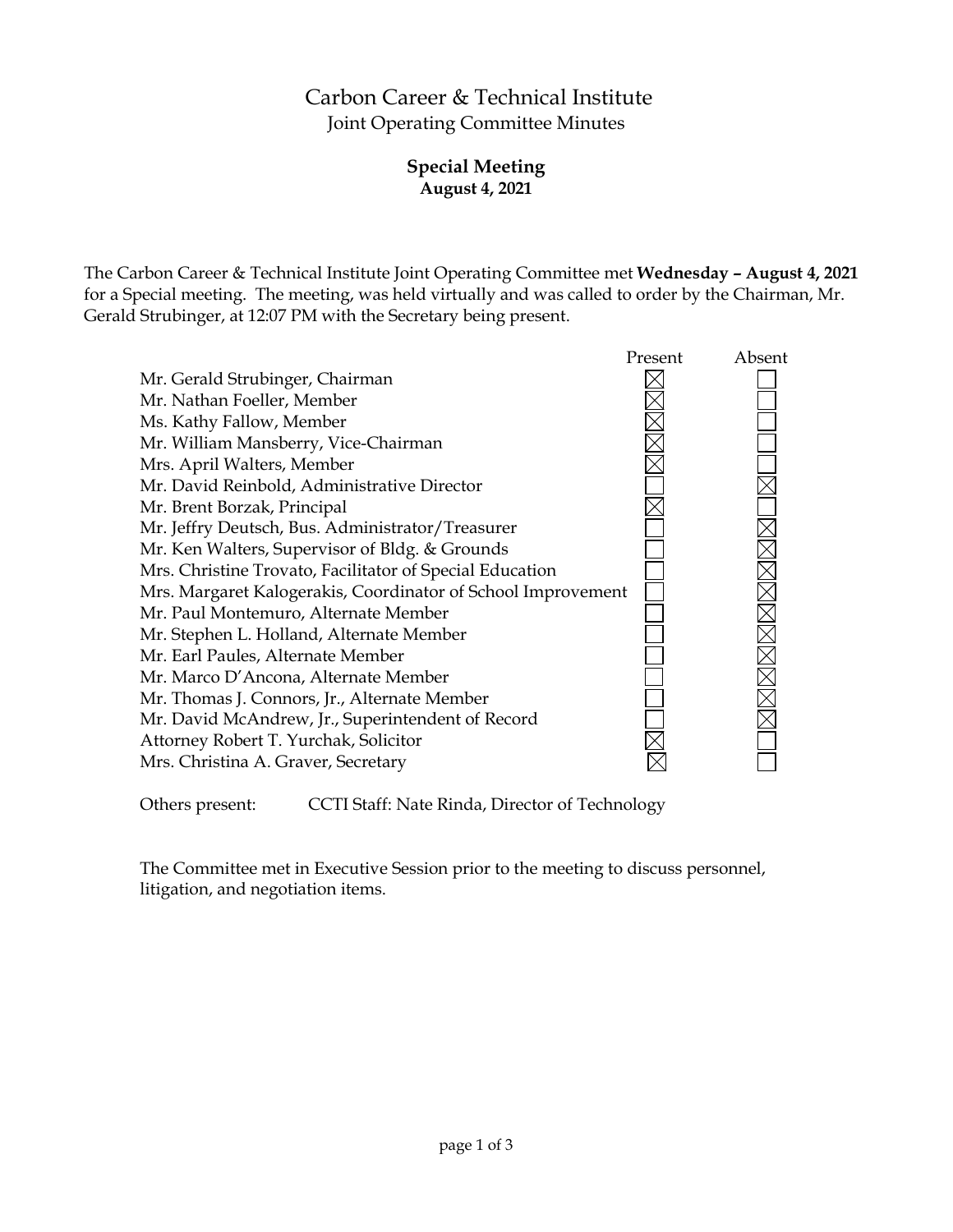## **Items of Business**

## *Personnel*

MOTION by Mr. Mansberry, SECONDED by Mr. Foeller that the following motions be approved:

#### **Letter of Resignation Accepted**

A. to accept the letter of resignation received from Dylan Hofmann, Physical Education/Health teacher, effective September 29, 2021.

#### **Letter of Resignation Accepted**

B. to accept the letter of resignation received from Lisa Walck, Cooperative Education Instructor/School Improvement Coordinator, effective September 29, 2021.

#### **Letter of Resignation Accepted**

C. to accept the letter of resignation received from Tammy Marshall, Cosmetology Instructional Aide, effective August 5, 2021.

#### **Cosmetology Instructor Appointed**

D. to appoint Tammy Marshall Cosmetology Instructor, effective August 23, 2021 at a step 1 salary per the current Agreement between the Carbon Career & Technical Institute (CCTI) Joint Operating Committee and the CCTI Education Association.

#### **Additional Days Approved**

E. that Tammy Marshall be approved up to seven (7) additional work days, prior to August 23, 2021 at her per diem rate.

#### **Instructional Aide (Cosmetology) Appointed**

F. to appoint Heather Cassidy as an Instructional Aide (Cosmetology), at a Step 1 salary per the current CCTI ESPA Employment Agreement, effective August 23, 2021.

#### **Additional Days Approved**

G. that Heather Cassidy be approved up to five (5) additional work days, prior to August 23, 2021 at her per diem rate.

#### **Instructional Aide (HVAC) Appointed**

H. to appoint Kenneth Reiter as an Instructional Aide (HVAC), at a Step 1 salary per the current CCTI ESPA Employment Agreement, effective August 23, 2021.